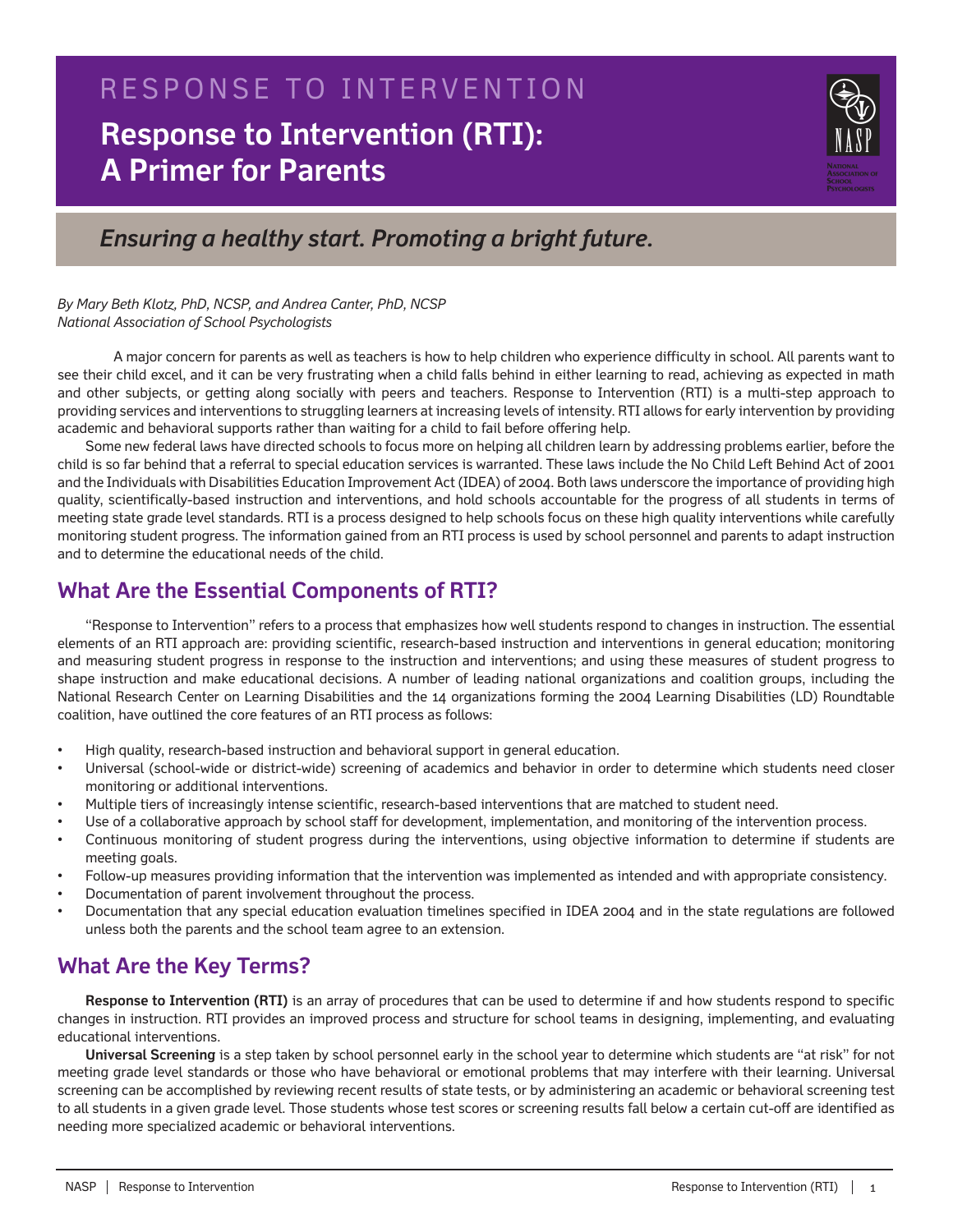**Student Progress Monitoring** is a scientifically based practice that is used to frequently assess students' academic performance and evaluate the effectiveness of instruction. Progress monitoring procedures can be used with individual students or an entire class.

**Scientific, Research-Based Instruction** refers to specific curricula and educational interventions that have been proven to be effective—that is, the research has been reported in scientific, peer-reviewed journals.

# **What Role Does RTI Play in Special Education Eligibility?**

IDEA 2004 offers greater flexibility to school teams by eliminating the requirement that students must exhibit a "severe discrepancy" between intellectual ability and achievement in order to be found eligible for special education and related services as a student with a learning disability. This increased flexibility has led to a growing interest in using RTI as part of an alternative method to traditional ability/achievement discrepancy comparisons. IDEA 2004 addresses RTI procedures within several contexts.

**Effective instruction and progress monitoring.** For students to be considered for special education services based on a learning disability they first must have been provided with effective instruction and their progress measured through "data-based documentation of repeated assessments of achievement." Furthermore, results of the student progress monitoring must be provided to the child's parents.

**Evaluation procedures.** The law gives districts the option of using RTI procedures as *part* of the evaluation procedures for special education eligibility. Comprehensive assessment is still required under the reauthorized law, however. That means that schools still need to carefully examine all relevant aspects of a student's performance and history before concluding that a disability does or does not exist. As before, schools must rule out learning problems that are primarily the result of factors such as poor vision, hearing, mental retardation, emotional disturbance, lack of appropriate instruction, or limited English proficiency.

**Early Intervening Services.** IDEA 2004 allows districts the option of using up to 15% of federal special education funds for "early intervening services" for students who have not been identified as needing special education, but who need additional academic and behavioral support to succeed in the general education setting. The types of services that can be included are central to the RTI process, and include professional development for teachers and school staff to enable them to deliver scientifically based academic and behavioral interventions, as well as educational evaluations, services, supports, and scientifically based literacy instruction.

#### **How Can Parents Be Involved in the RTI Process?**

The hallmarks of effective home-school collaboration include open communication and involvement of parents in all stages of the learning process. Being informed about your school's RTI process is the first step to becoming an active

partner. Both the National Center for Learning Disabilities and the National Joint Committee on Learning Disabilities advise parents to ask the following questions:

- Does our school use an RTI process? If not, are there plans to adopt one? Be aware that your child's school may call their procedures a "problem solving process," or may have a unique title for their procedures, e.g., Instructional Support Team, and not use the specific RTI terminology.
- Are there written materials for parents explaining the RTI process? How can parents be involved in the various phases of the RTI process?
- What interventions are being used, and are these scientifically based as supported by research?
- What length of time is recommended for an intervention before determining if the student is making adequate progress?
- How do school personnel check to be sure that the interventions were carried out as planned?
- What techniques are being used to monitor student progress and the effectiveness of the interventions? Does the school provide parents with regular progress monitoring reports?
- At what point in the RTI process are parents informed of their due process rights under IDEA 2004, including the right to request an evaluation for special education eligibility?

## **What Are the Potential Benefits of RTI?**

Perhaps the most commonly cited benefit of an RTI approach is that it eliminates a "wait to fail" situation because students get help promptly within the general education setting. Secondly, an RTI approach has the potential to reduce the number of students referred for special education services while increasing the number of students who are successful within regular education. Since an RTI approach helps distinguish between those students whose achievement problems are due to a learning disability and those students whose achievement problems are due to other issues such as lack of prior instruction, referrals for special education evaluations are often reduced. RTI techniques have been favored for reducing the likelihood that students from diverse racial, cultural or linguistic backgrounds are incorrectly identified as having a disability. Finally, parents and school teams alike find that the student progress monitoring techniques utilized in an RTI approach provide more instructionally relevant information than traditional assessments.

### **What Are Next Steps in Implementing RTI Approaches?**

There are many issues that must be addressed in order to effectively implement RTI approaches. Strong leadership and effective collaboration are essential ingredients in implementing RTI. Schools must be prepared to offer a variety of proven instructional strategies; staff must be trained to measure student performance using methods that are sensitive to small increments of growth; parents must be kept informed of these new procedures and made partners in the